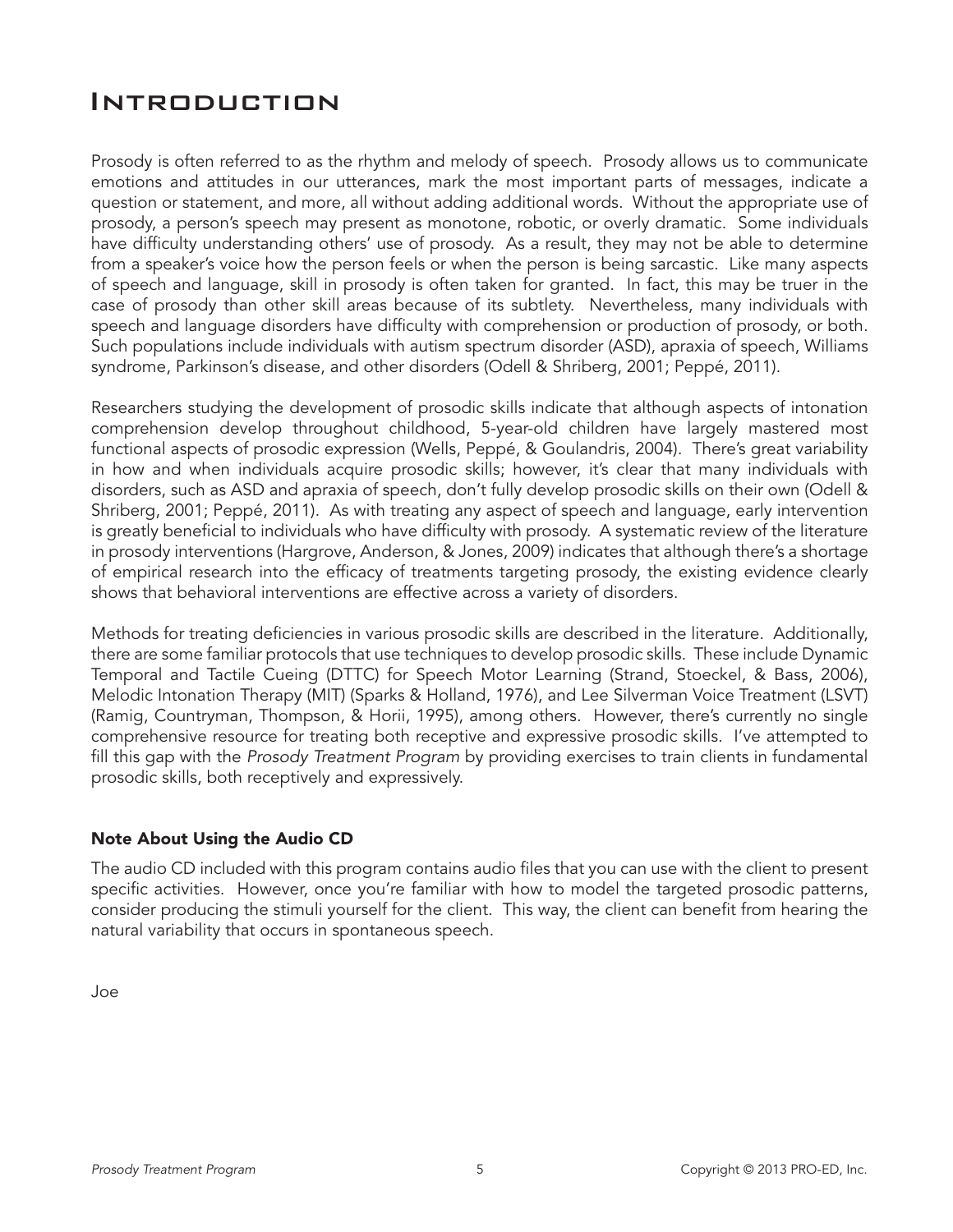# Target Areas

The *Prosody Treatment Program* is divided by age into two sections: Preschool and School Age.

### Section 1: Preschool

Since many aspects of prosody are still developing and are highly variable in children under 5 years, it's difficult to diagnose a prosody disorder in preschool-age children. However, research indicates that children with certain diagnoses, such as autism spectrum disorder (ASD) and childhood apraxia of speech (CAS), are at risk for not developing appropriate prosodic skills. Thus, it's prudent to incorporate practice of basic prosody skills with the preschool population. The activities and ideas on pages 8-25 are appropriate for working with children ages 3-5.

## Section 2: School Age

This section includes a *Prosody Screening Test* to use when you work with clients ages 5-18. It also provides instruction and practice activities for improving prosodic skills in the areas of loudness, pitch, and rhythm. The clinician instructions for each activity give you a quick overview of the activity and indicate materials you need, such as an accompanying worksheet or track on the enclosed CD. The client directions for each activity provide the script for you to say, explaining what you want the client to do. Many students need repetition in order to master a skill, so you may choose to have the client repeat these activities and the included homework activities until you feel he is ready to progress to the next section. You may also modify the stimulus items to create varied learning opportunities.

#### **PROSODY SCREENING TEST** (pages 28-31)

The test is divided into seven areas:

- Loudness Emotions
- Word Stress Sarcasm
- Syllable Stress Chunking
	-
- Question Inflection

Use the screening test and the accompanying audio CD (track 5) to establish baseline data for your clients, write treatment goals, and measure progress. The screening test isn't standardized and shouldn't be used to diagnose a speech and/or language disorder.

#### **LOUDNESS** (pages 33-61)

A speaker's ability to control the loudness of his voice is important on two levels. Socially, it's important to know how loud your voice should be relative to your location (e.g., library vs. playground), proximity to your conversational partner, and the nature of the conversation (e.g., private vs. public information or comments that could hurt someone's feelings/reputation). Additionally, loudness adjustments can change the meaning of individual words (e.g., pro**duce** vs. **pro**duce)\* and place focus on key words in a phrase (e.g., "I'd like a **green** apple"). These adjustments are often subtle, but they influence the meaning of a speaker's message in significant ways.

<sup>\*</sup> The activities in the *Prosody Treatment Program* use the model of Standard American English. Due to regional differences in dialect, acceptable pronunciations of some words may differ (ex: umbrella, police, guitar).